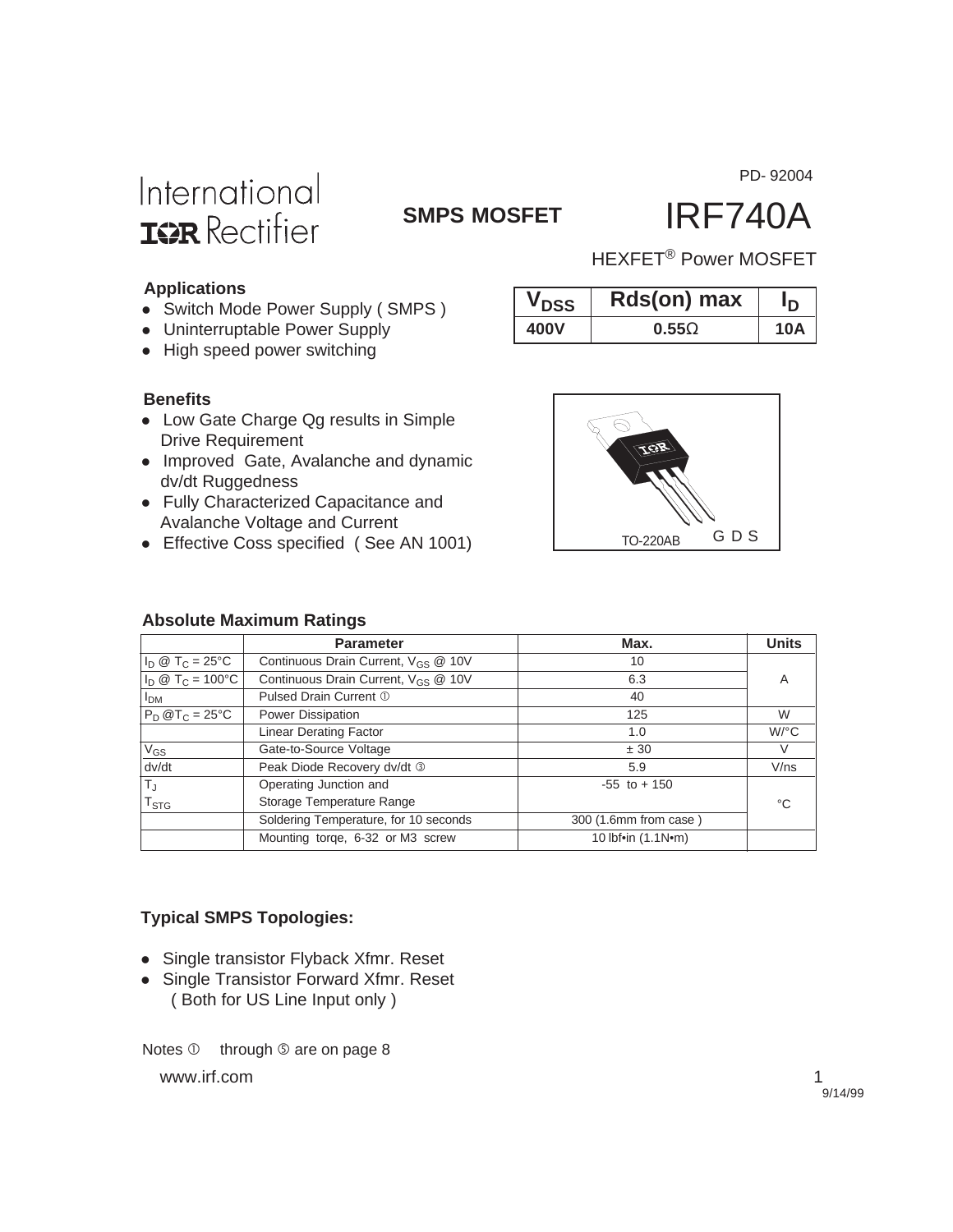### International **IGR** Rectifier

### **Static @ TJ = 25°C (unless otherwise specified)**

|                         | <b>Parameter</b>                                                           | Min. l | Tvp. | Max.   | <b>Units</b> | <b>Conditions</b>                                        |
|-------------------------|----------------------------------------------------------------------------|--------|------|--------|--------------|----------------------------------------------------------|
| $V_{(BR)DSS}$           | Drain-to-Source Breakdown Voltage                                          | 400    |      |        | V            | $V_{GS} = 0V$ , $I_D = 250 \mu A$                        |
|                         | ∆V <sub>(BR)DSS</sub> /∆T <sub>J</sub> Breakdown Voltage Temp. Coefficient |        | 0.48 |        |              | Reference to 25 $^{\circ}$ C, $I_D = 1$ mA<br>$V$ /°C    |
| $R_{DS(on)}$            | Static Drain-to-Source On-Resistance                                       |        |      | 0.55   | Ω            | $V_{GS} = 10V$ , $I_D = 6.0A$ 4                          |
| $V_{GS(th)}$            | Gate Threshold Voltage                                                     | 2.0    |      | 4.0    | V            | $V_{DS} = V_{GS}$ , $I_D = 250 \mu A$                    |
| <b>I</b> <sub>DSS</sub> | Drain-to-Source Leakage Current                                            |        |      | 25     | μA           | $V_{DS} = 400V$ , $V_{GS} = 0V$                          |
|                         |                                                                            |        |      | 250    |              | $V_{DS} = 320V$ , $V_{GS} = 0V$ , $T_{J} = 125^{\circ}C$ |
| <b>I</b> GSS            | Gate-to-Source Forward Leakage                                             |        |      | 100    | nA           | $V_{GS} = 30V$                                           |
|                         | Gate-to-Source Reverse Leakage                                             |        |      | $-100$ |              | $V_{GS} = -30V$                                          |

### **Dynamic @ TJ = 25°C (unless otherwise specified)**

|                           | <b>Parameter</b>                    | Min. | Typ. | Max. | <b>Units</b> | <b>Conditions</b>                                  |
|---------------------------|-------------------------------------|------|------|------|--------------|----------------------------------------------------|
| $g_{fs}$                  | Forward Transconductance            | 4.9  |      |      | S            | $V_{DS} = 50V$ , $I_D = 6.0A$                      |
| $\mathsf{Q}_{\mathsf{g}}$ | <b>Total Gate Charge</b>            |      |      | 36   |              | $I_D = 10A$                                        |
| $Q_{gs}$                  | Gate-to-Source Charge               |      |      | 9.9  | nC           | $V_{DS} = 320V$                                    |
| $Q_{gd}$                  | Gate-to-Drain ("Miller") Charge     |      |      | 16   |              | $V_{GS}$ = 10V, See Fig. 6 and 13 $\circledcirc$   |
| $t_{d(on)}$               | Turn-On Delay Time                  |      | 10   |      |              | $V_{DD} = 200V$                                    |
| $t_{r}$                   | <b>Rise Time</b>                    |      | 35   |      | ns           | $I_D = 10A$                                        |
| $t_{d(off)}$              | Turn-Off Delay Time                 |      | 24   |      |              | $R_G = 10\Omega$                                   |
| t                         | <b>Fall Time</b>                    |      | 22   |      |              | $R_D = 19.5\Omega$ , See Fig. 10<br>$\circledcirc$ |
| $C_{iss}$                 | Input Capacitance                   |      | 1030 |      |              | $V_{GS} = 0V$                                      |
| C <sub>oss</sub>          | Output Capacitance                  |      | 170  |      |              | $V_{DS} = 25V$                                     |
| C <sub>rss</sub>          | Reverse Transfer Capacitance        |      | 7.7  |      | pF           | $f = 1.0$ MHz, See Fig. 5                          |
| $C_{\rm oss}$             | <b>Output Capacitance</b>           |      | 1490 |      |              | $V_{GS} = 0V$ , $V_{DS} = 1.0V$ , $f = 1.0MHz$     |
| C <sub>oss</sub>          | Output Capacitance                  |      | 52   |      |              | $V_{GS} = 0V$ , $V_{DS} = 320V$ , $f = 1.0 MHz$    |
| $C_{\rm oss}$ eff.        | <b>Effective Output Capacitance</b> |      | 61   |      |              | $V_{GS} = 0V$ , $V_{DS} = 0V$ to 320V <b>©</b>     |

#### **Avalanche Characteristics**

|          | <b>Parameter</b>                           | Typ. | Max. | <b>Units</b> |
|----------|--------------------------------------------|------|------|--------------|
| EAS      | Single Pulse Avalanche Energy <sup>2</sup> |      | 630  | mJ           |
| $I_{AR}$ | Avalanche Current <sup>1</sup>             |      | 10   |              |
| $E_{AR}$ | Repetitive Avalanche Energy <sup>1</sup>   |      | 12.5 | mJ           |

#### **Thermal Resistance**

|                 | <b>Parameter</b>                    | Typ. | Max. | <b>Units</b>       |
|-----------------|-------------------------------------|------|------|--------------------|
| $R_{\theta$ JC  | Junction-to-Case                    |      |      |                    |
| $R_{\theta}$ CS | Case-to-Sink, Flat, Greased Surface | 0.50 |      | $\rm ^{\circ}$ C/W |
| $R_{\theta$ JA  | Junction-to-Ambient                 |      | 62   |                    |

### **Diode Characteristics**

|                 | <b>Parameter</b>                 | Min.                                                                      |     | $Typ.$ Max. | <b>Units</b> | <b>Conditions</b>                                                       |
|-----------------|----------------------------------|---------------------------------------------------------------------------|-----|-------------|--------------|-------------------------------------------------------------------------|
| ls              | <b>Continuous Source Current</b> |                                                                           |     | 10          |              | MOSFET symbol                                                           |
|                 | (Body Diode)                     |                                                                           |     |             | Α            | showing the                                                             |
| $I_{SM}$        | <b>Pulsed Source Current</b>     |                                                                           |     | 40          |              | integral reverse<br>G                                                   |
|                 | (Body Diode) 1                   |                                                                           |     |             |              | p-n junction diode.                                                     |
| V <sub>SD</sub> | Diode Forward Voltage            |                                                                           |     | 2.0         | V            | $T_{\rm J}$ = 25°C, $I_{\rm S}$ = 10A, $V_{\rm GS}$ = 0V<br>$\circledA$ |
| $t_{rr}$        | <b>Reverse Recovery Time</b>     |                                                                           | 240 | 360         | ns           | $T_{\rm J} = 25^{\circ}$ C, $I_F = 10A$                                 |
| $Q_{rr}$        | Reverse RecoveryCharge           |                                                                           | 1.9 | 2.9         | иC           | $di/dt = 100A/\mu s$ 4                                                  |
| $t_{on}$        | Forward Turn-On Time             | Intrinsic turn-on time is negligible (turn-on is dominated by $L_S+L_D$ ) |     |             |              |                                                                         |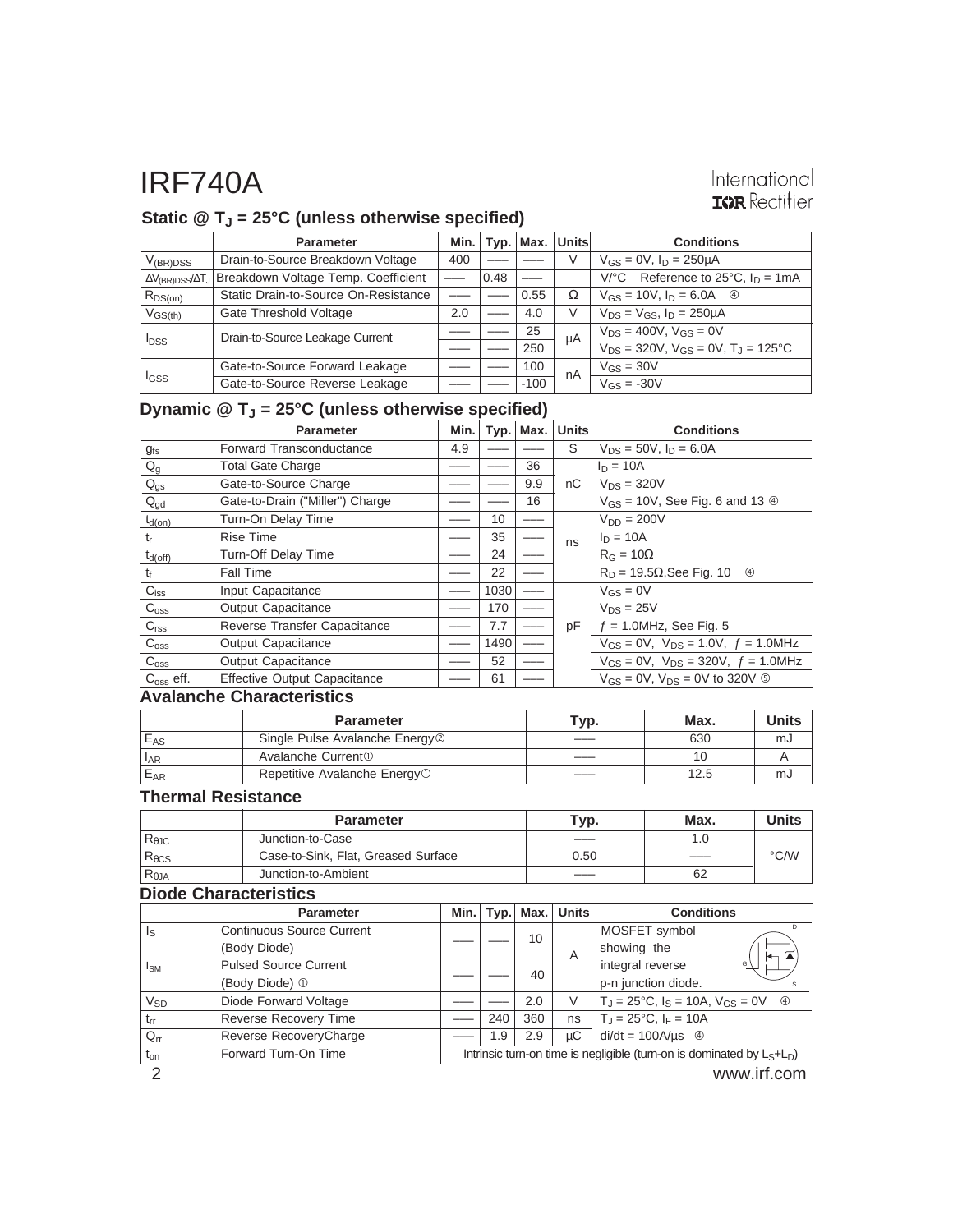### International **IGR** Rectifier





**Fig 1.** Typical Output Characteristics **Fig 2.** Typical Output Characteristics



**Fig 3.** Typical Transfer Characteristics



**Fig 4.** Normalized On-Resistance Vs. Temperature

www.irf.com 3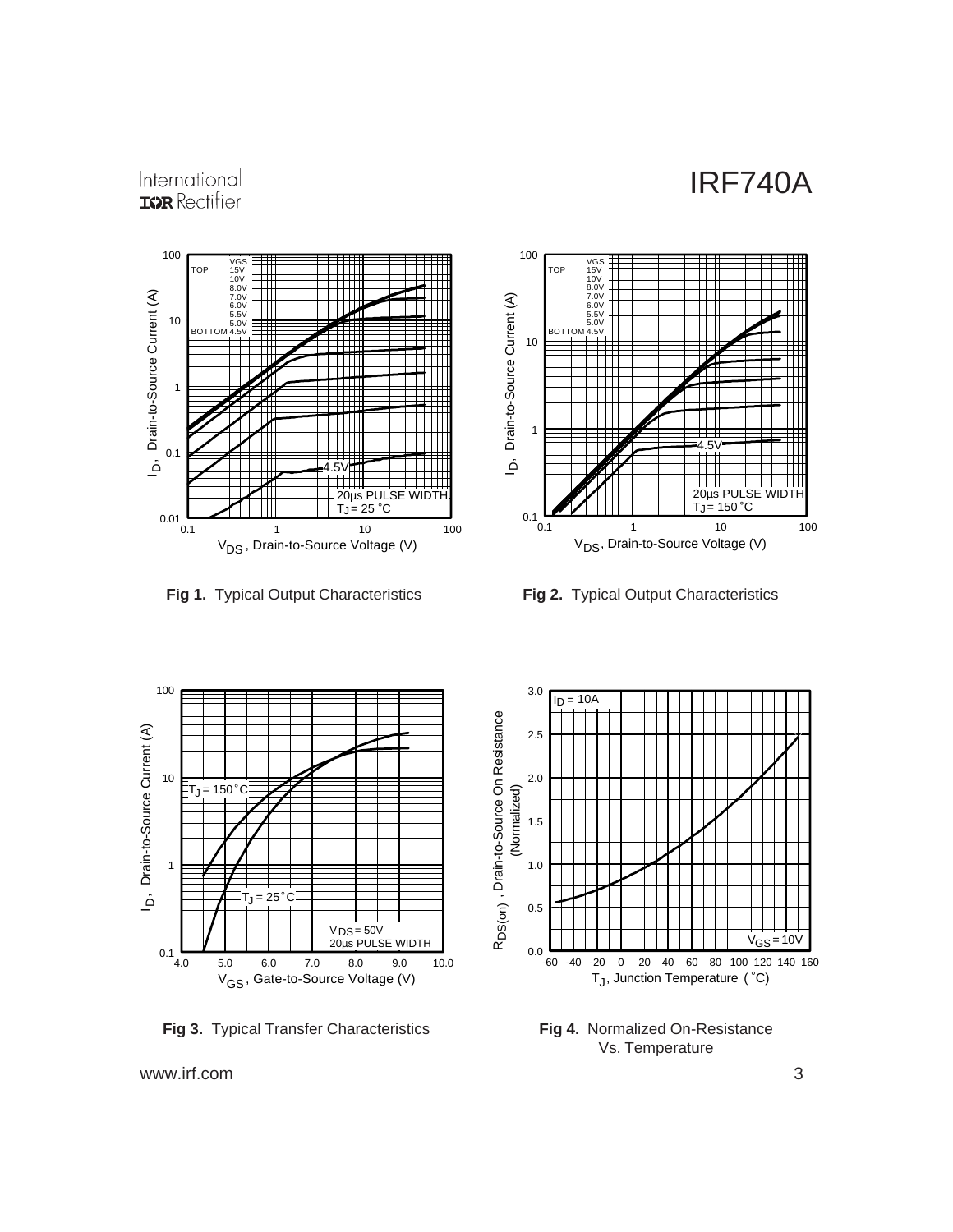### International **IGR** Rectifier



V<sub>DS</sub>, Drain-to-Source Voltage (V)

**Fig 8.** Maximum Safe Operating Area

4 www.irf.com

**Fig 7.** Typical Source-Drain Diode Forward Voltage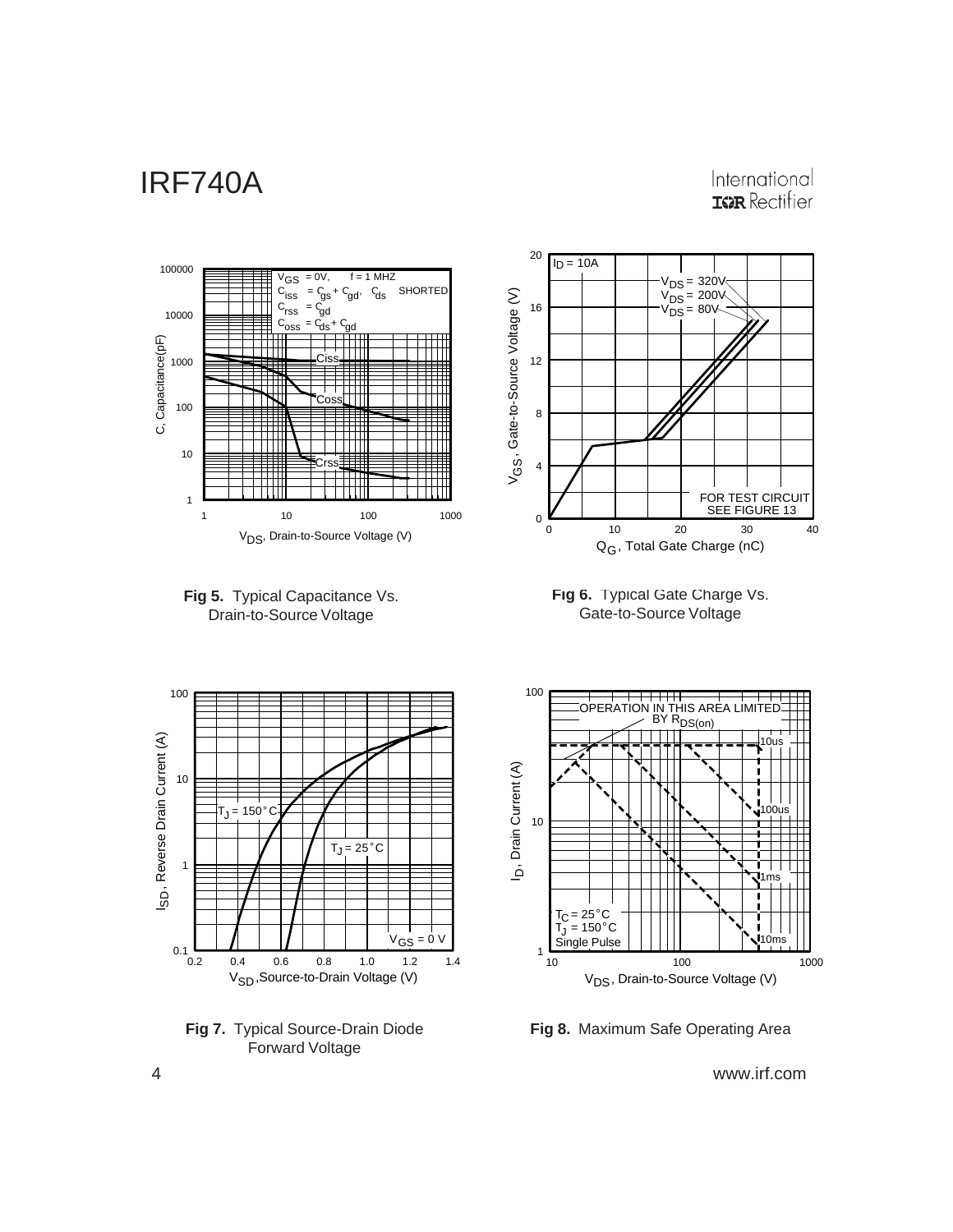### International **IGR** Rectifier







**Fig 10a.** Switching Time Test Circuit



**Fig 10b.** Switching Time Waveforms



**Fig 11.** Maximum Effective Transient Thermal Impedance, Junction-to-Case

www.irf.com 5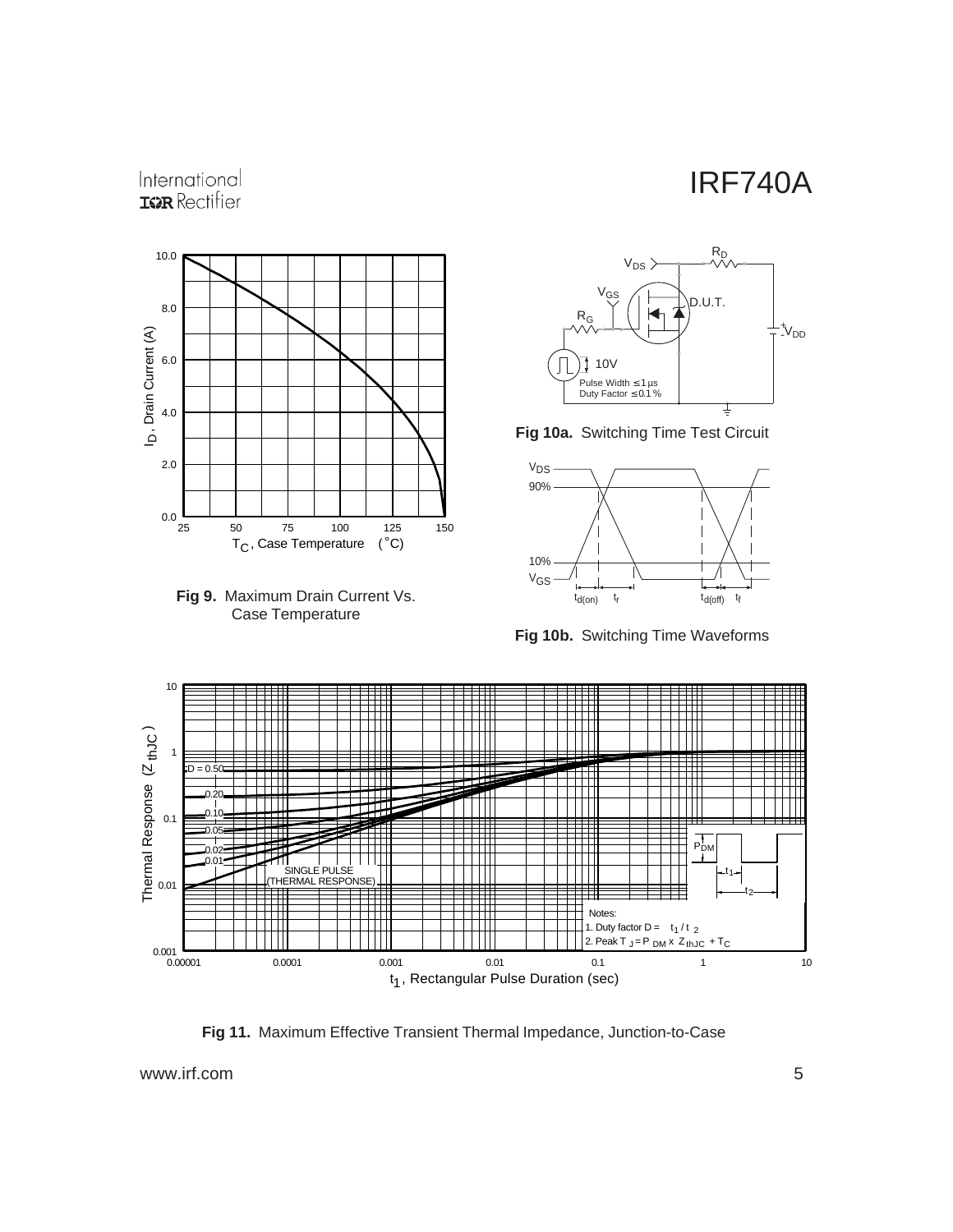





Fig 12b. | Unclamped Inductive Waveforms



**Fig 13a.** Basic Gate Charge Waveform



6 www.irf.com **Fig 13b.** Gate Charge Test Circuit



**Fig 12c.** Maximum Avalanche Energy<br>Vs. Drain Current



**Fig 12d.** Typical Drain-to-Source Voltage Vs. Avalanche Current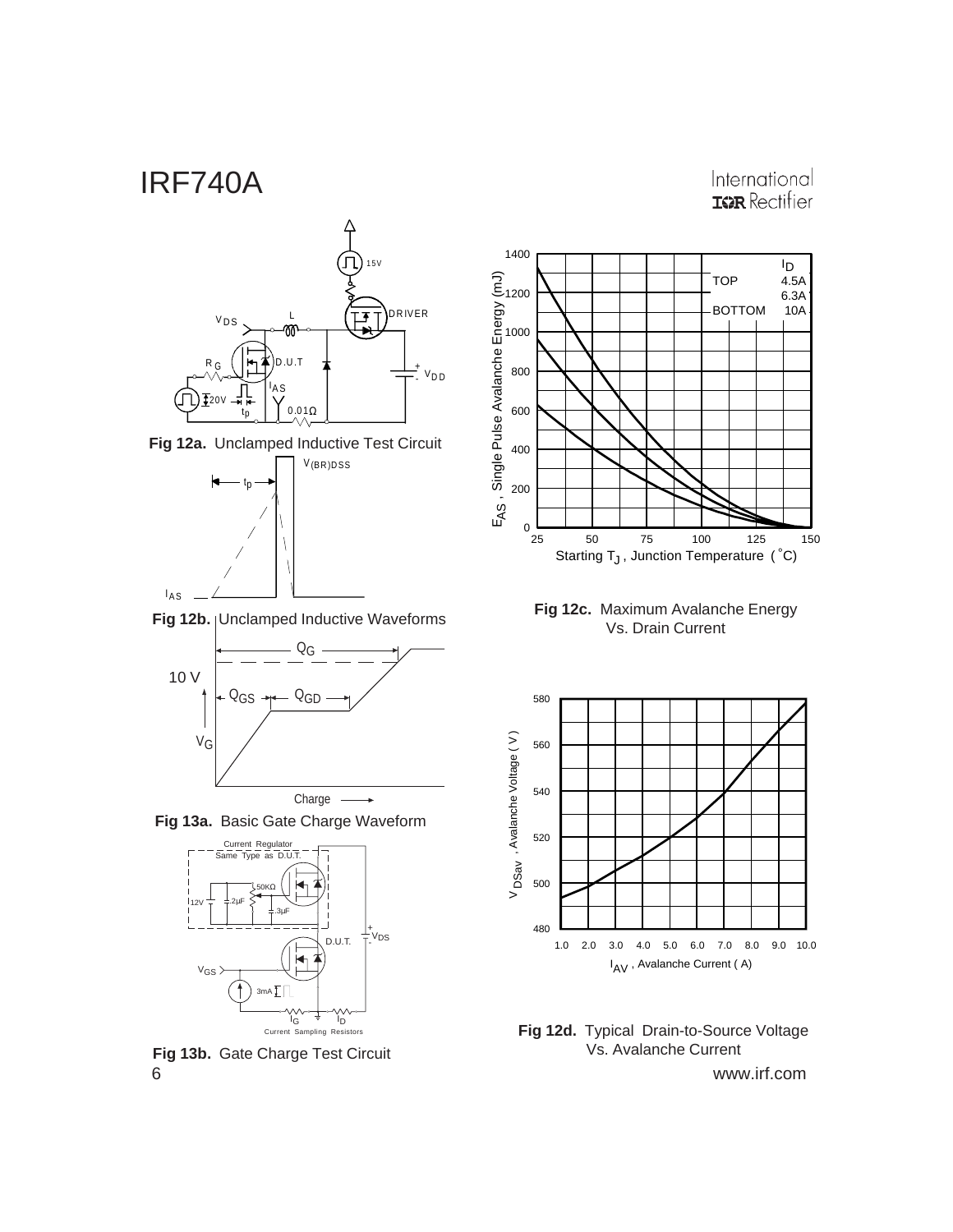

### **Peak Diode Recovery dv/dt Test Circuit**

 $*$   $V_{GS}$  = 5V for Logic Level Devices

**Fig 14.** For N-Channel HEXFETS

www.irf.com 7